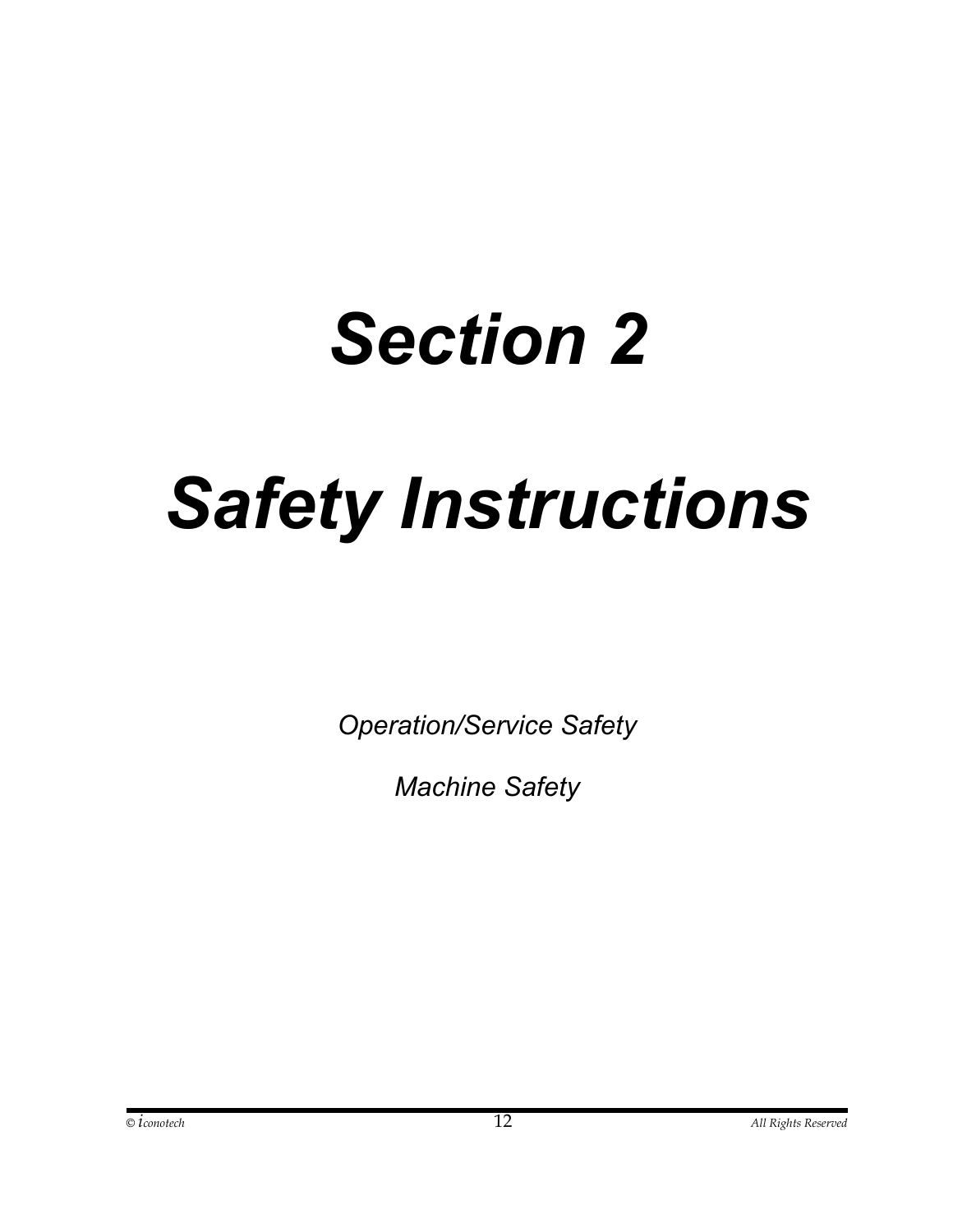# *OPERATION AND SERVICE SAFETY*

The Iconotech Case Printer was designed with operator and service technician safety in mind. However, as with any type of powered machinery, it is absolutely essential that everyone that operates, adjusts, services, or works around the machine, read, understand, and obey all safety precautions.

Iconotech has placed specific safety instructions throughout this manual to alert you to situations that have the potential to cause personal injury.

In addition to the preceding safety alerts, which warn of the potential for personal injury, there are additional important instructions regarding machine installation, adjustment, and servicing procedures. These instructions provide information that, when followed correctly, will help prevent equipment damage that could be caused by the use of improper procedures.

#### *General Safety*

Safe operation, adjustment, and servicing of the Iconotech Case Printer is everyone's responsibility! Whether you are operating, servicing, or working around this machinery, always follow Iconotech's safety and operating instructions to protect yourself, the people around you, and the printer itself.

If you have a question regarding any of the precautions or procedures in this manual, or if you need to obtain service for a problem not covered in this operating manual, please call for factory authorized assistance at 800-521-0194.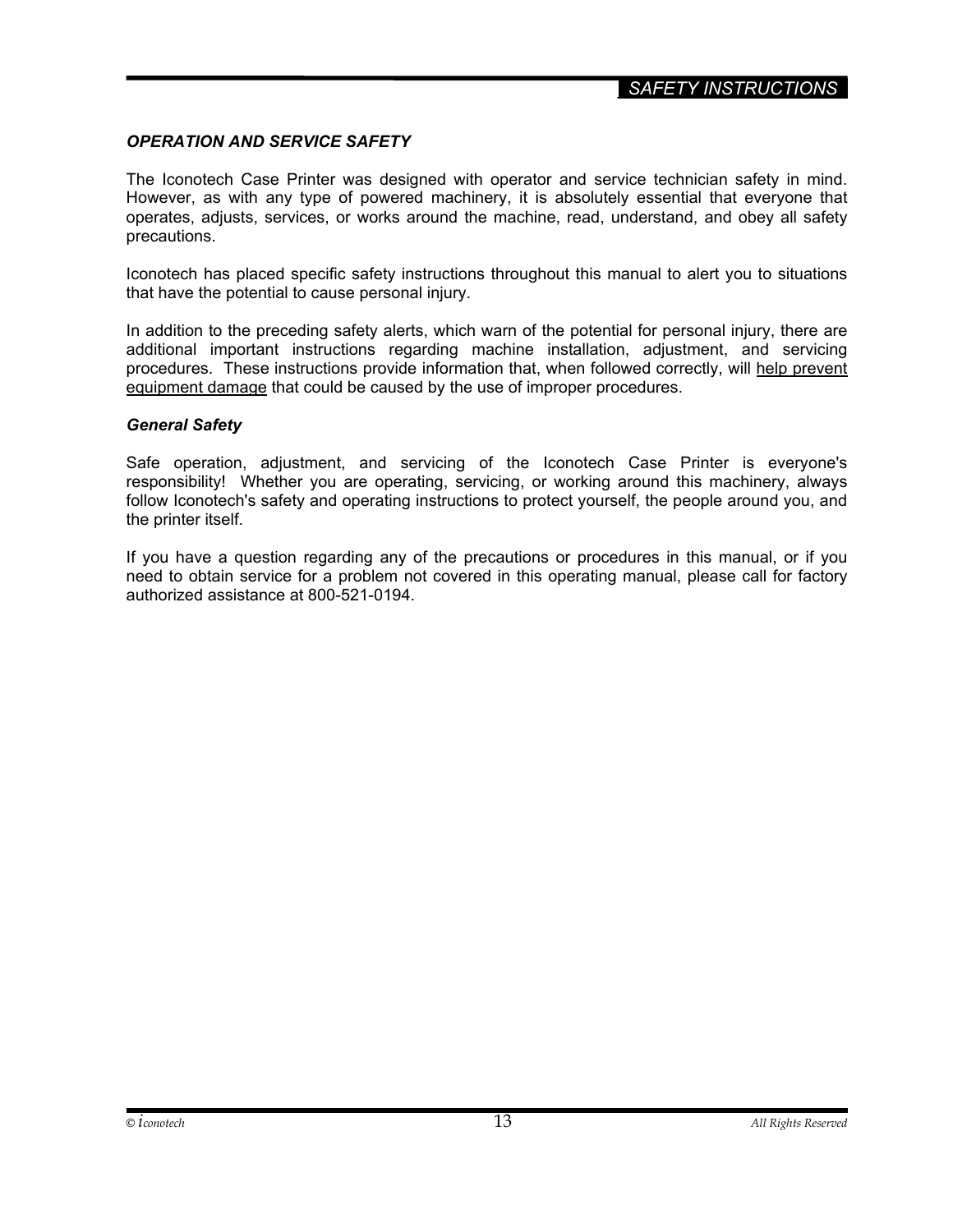# *MACHINE SAFETY INSTRUCTIONS*

Iconotech has developed the following general safety instructions that apply to the Case Printer. These instructions are extremely important, and must always be followed to ensure your safety, as well as the safety of others working on or around the equipment.

# **1.** *Read the Operating Manual*

 The operating and operating manuals contain specific operating and safety instructions concerning the installation, set-up, operation, adjustment, and repair of the Iconotech Case Printer.

#### **Failure to follow these instructions may result in serious personal injury, as well as expensive damage to case printer components.**

## **2.** *Never Operate Case Printer Unless All Guards Are In Place*

The guards on the case printer have been installed to prevent accidental contact with moving parts that could cause injury. Removing the guards will expose these moving parts, increasing the likelihood of accidental contact and injury to machine operators and service personnel.

#### **3.** *Always Keep Hands And Clothing Away From Chains, Sprockets, Pulleys, And All Other Moving Parts*

 While guards have been installed to the extent possible, some areas of the case printer must be left "open" to allow for case size adjustments as well as normal machine operation. Keep hands and clothing away from these areas while the machine is on or running. Contact with these areas while the machine is running may cause serious injury.

## **4.** *Never Alter, Modify, Or Tamper With Plexiglas Cover Interlock Switch*

The Plexiglas cover over the print cylinder area is interlocked with a switch that shuts the case printer off if the Plexiglas cover is opened while the machine is running. Altering the operation of this interlock switch in any way may result in serious injury to the machine operator and service personnel.

#### *5. Always Disconnect Machine From Power Source Before Making Repairs Or Adjustments*

Automatic machinery can start at any time unless power sources are disconnected. Working on the case printer while it is connected to an electrical power source may cause serious injury if the machine starts unexpectedly. Make sure the power cannot be inadvertently restored to the machine while it is being worked on. Use lockout devices on appropriate switches or power cords to prevent power from being restored accidentally.